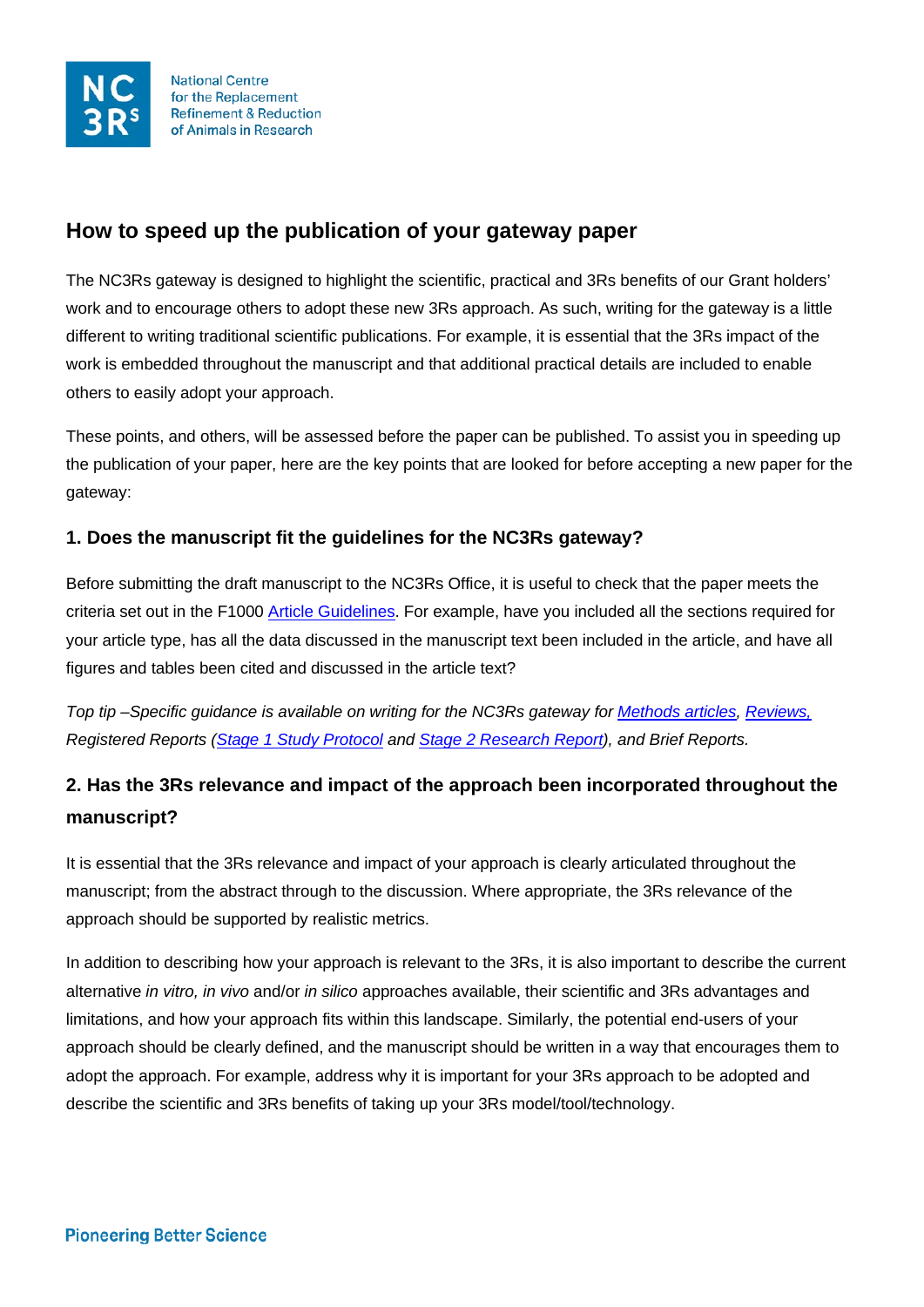Where appropriate, the 3Rs impact of your approach should also be supported with logical, relevant and realistic metrics. For example, how many animals have been affected/are no longer used locally (e.g. in your laboratory, department or institution) or in the UK/ internationally? Has the severity classification of the procedure or model been affected (e.g. from severe to moderate)?

*Top tip – more information on embedding the 3Rs in your paper can be found in the specific guidance on writing [Methods articles,](https://f1000researchdata.s3.amazonaws.com/resources/NC3Rs-Method-Articles.pdf) [Reviews,](https://f1000researchdata.s3.amazonaws.com/resources/NC3Rs-Reviews.pdf) Registered Reports [\(Stage 1 Study Protocol](https://f1000researchdata.s3.amazonaws.com/resources/NC3Rs-Study-Protocols.pdf) and [Stage 2 Research](https://f1000researchdata.s3.amazonaws.com/resources/NC3Rs-Research-Articles.pdf)  [Report\)](https://f1000researchdata.s3.amazonaws.com/resources/NC3Rs-Research-Articles.pdf), and Brief Reports. In addition, it may be useful to read our guidance on [how to write effectively about](https://nc3rs.org.uk/how-write-effectively-about-3rs-your-grant-application)  [the 3Rs](https://nc3rs.org.uk/how-write-effectively-about-3rs-your-grant-application)*.

### **3. Could your manuscript be understood by someone outside of your field?**

All articles on the NC3Rs gateway should be written to enable other researchers, typically mammalian/vertebrate model users, to adopt your 3Rs approach. As such, it is important to ensure that the information can be easily understood by someone outside of your field of research. Specialist jargon should only be included where necessary and should be clearly explained, abbreviations need to be spelt out and consistently referenced throughout the manuscript. For example, while it is useful to give the alternative names for a material, model, equipment or technique in brackets, the same name should be used to refer to the item throughout the paper.

*Top tip: ask someone outside your field to read and comment on where things are unclear in your draft.*

### **4. Is there enough information to replicate the work or adopt the approach?**

The materials, methods and, for methods papers, the protocols must be written in enough detail, to enable researchers from a different field of research to replicate or adopt the approach. Things that seem obvious within your field may not be common knowledge to those outside it, for example, why certain timepoints are used with embryonic zebrafish models, why particular cell lines are used, at what temperature cells are kept and where they are kept.

*Top tip – it can be useful to read some of the articles published on the gateway to give you an idea of the level of detail required. These can be filtered by subject area, article type and study type.*

It is important to ensure that there is enough detail regarding the experimental design and statistical methods. For example, have you stated why these sample sizes were chosen, have you specified whether randomization or blinding/masking have been used and have you included a figure to demonstrate the timeline of the experimental design? To know if you have included the level of detail needed, take a look at the [ARRIVE Essential 10,](https://arriveguidelines.org/sites/arrive/files/documents/ARRIVE%20guidelines%202.0%20-%20English.pdf) which describes the basic minimum information you need to include in your manuscript. In addition, consider how best to graph the data and whether using standard deviation may be more appropriate than using standard error of the mean.